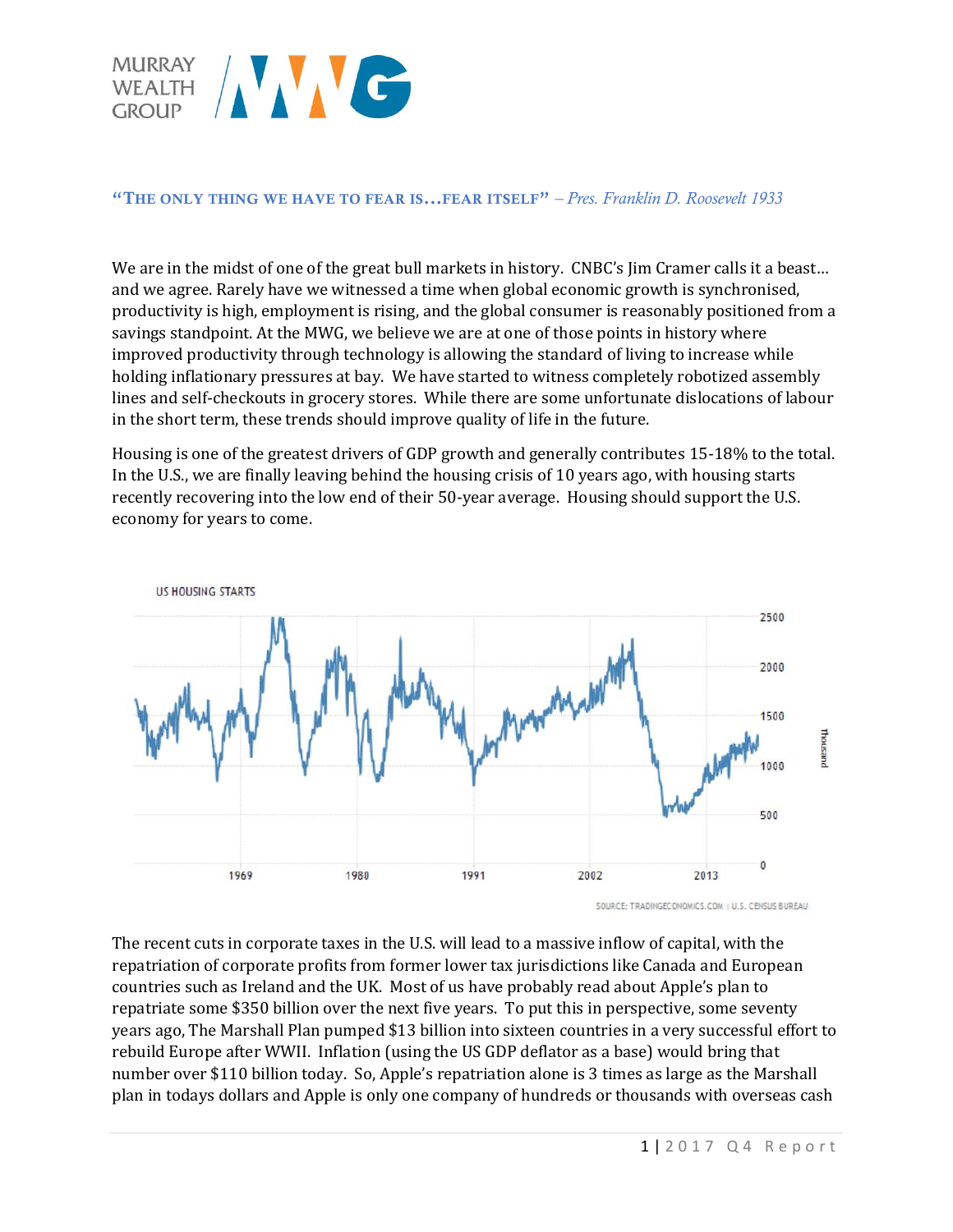piles. The multiplier effect of these repatriations on the U.S. economy will be huge and will no doubt ripple out around the globe, keeping the economy extremely buoyant for several more years. A precautionary impact that we will monitor may be the inflationary impact of all this liquidity.

On top of this, Warren Buffet pointed out that the U.S. federal government is essentially giving you another 20% of your company that they used "own" through the tax regime. Against this background, we expect corporate profits to surprise and the global stock markets to enjoy a robust year.

As of January 22<sup>nd</sup>, the S&P 500 is up some 6.7% already this year, selling at a P/E of 24.8X and a dividend yield of 2.1%. Earnings forecasts, which we don't believe contain the full effect of the tax changes, imply growth a historically strong 10.9%.

# **Themes from 2017 - Global Growth Fund**

### **FANGM Stocks (Facebook, Amazon, Netflix, Google/Alphabet & Microsoft) and other high growth technology companies**

This contingent worked well again in 2017, with returns between 45% and 70% helping NASDAQ outperform the S&P 500 Index by almost 12% (30.5% VS 18.7%). These companies are dominant providers of internet-based technologies, providing the infrastructure and web-based services to both business and consumers. Performance of the five companies is provided below.



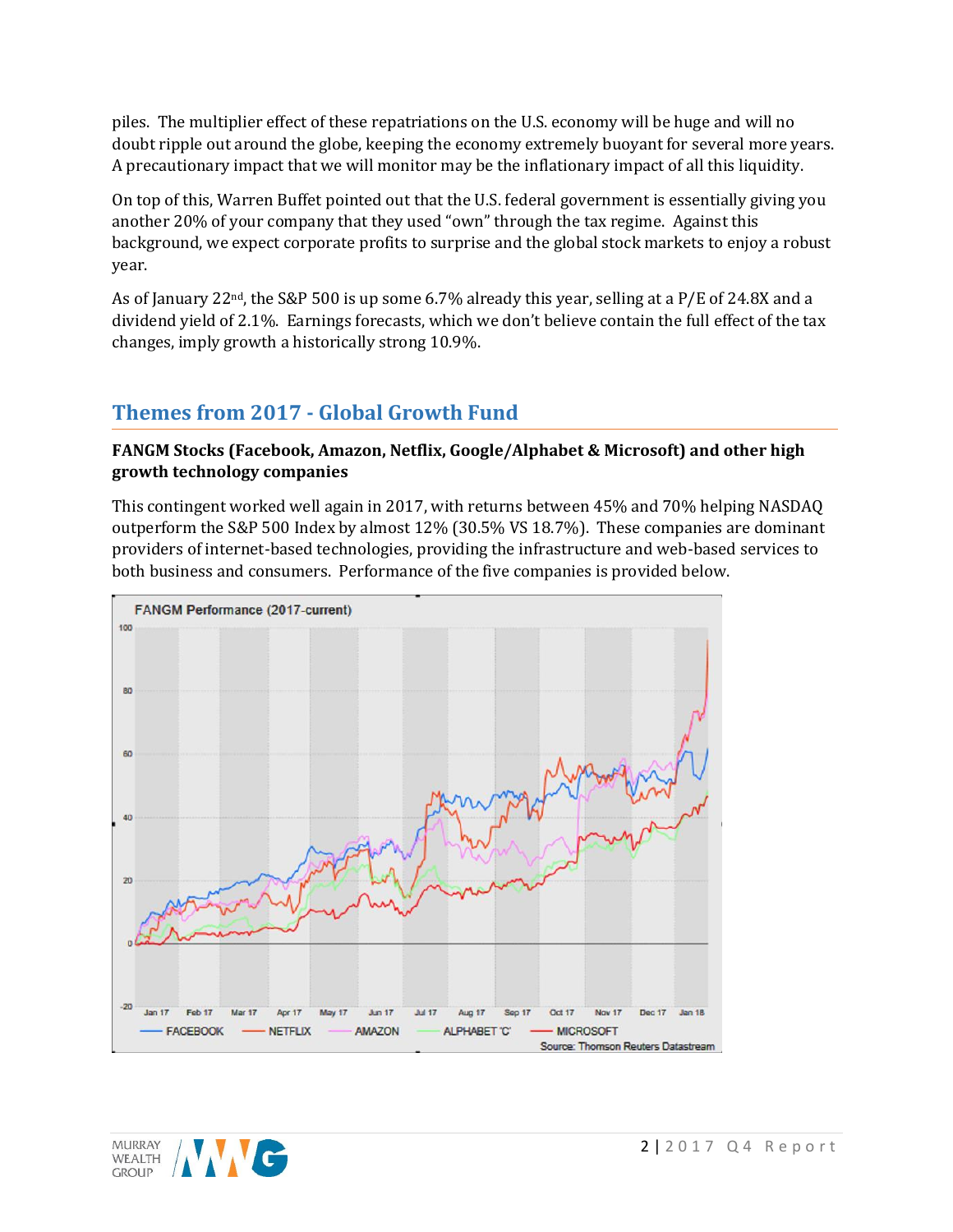Throughout the year, we continued to increase but diversify our exposure to the sector as shown in the table below.

| Company            | Portfolio weighting on 12/31/16 | Portfolio weighting on 12/31/17 |
|--------------------|---------------------------------|---------------------------------|
| Alphabet (Google)  | 5.87%                           | 6.13%                           |
| Amazon             | 2.03%                           | 3.25%                           |
| Apple              | 4.04%                           | 2.90%                           |
| Facebook           | 4.05%                           | 4.95%                           |
| Mastercard         | 5.54%                           | 3.92%                           |
| Microsoft          | 3.98%                           | 4.03%                           |
| <b>Netflix</b>     | 0%                              | 1.05%                           |
| Oracle             | 0%                              | 2.37%                           |
| Palo Alto Networks | 0.85%                           | 1.42%                           |
| <b>Total</b>       | 26.36%                          | 30.02%                          |

#### **Comparison of High Growth Technology Exposure**

A look back at the portfolio at the end of 2016 shows where we made changes. We increased our Amazon and Facebook weightings, added to Palo Alto Networks and initiated positions in Oracle and Netflix. On the other end, we reduced our weightings in Mastercard and Apple, although the portfolio still contains a healthy weightings in each.

**Call for 2018:** We continue to like the technology sectors and find value in fast growing companies with strong margins and dominant market positions. We expect to remain overweight in the sector as the world continues to find more productivity-enhancing applications for these internet-focused companies. We believe secular growth trends remain intact and that growth rates should remain strong.

#### **Consumer Discretionary (as long as it isn't mall retailers)**

The consumer is back in the United States, with unemployment ticking lower, credit improving and wage growth starting to turn, as evidenced by numerous corporations announcing wage hikes and additional bonuses. Despite a tough environment for incumbent retailers, our "unAmazonable' (colloquially defined as companies that Amazon cannot easily disrupt) consumer stocks performed well in 2017. Our positions were focused in the auto sector, cruise lines and specialty retailers. However, we did reduce our exposure to the U.S. consumer during the year as valuation multiples increased to levels that were less attractive.

| Company                                | Portfolio weighting on 12/31/16 | Portfolio weighting on 12/31/17 |
|----------------------------------------|---------------------------------|---------------------------------|
| <b>BMW</b>                             | 2.98%                           | 2.97%                           |
| <b>Dollar Tree</b>                     | 2.26%                           | 1.55%                           |
| Royal Caribbean Cruises                | 4.73%                           | 3.54%                           |
| The Home Depot                         | 3.97%                           | 3.10%                           |
| <b>Toll Brothers</b>                   | 2.93%                           | 0%                              |
| <b>Walt Disney</b>                     | 2.25%                           | 2.55%                           |
| Air Canada                             | 0%                              | 1.09%                           |
| Hudson Bay                             | 2.42%                           | 0%                              |
| Linamar                                | 4.51%                           | 2.79%                           |
| <b>Restaurant Brands International</b> | 1.55%                           | 1.38%                           |
| <b>Total</b>                           | 27.60%                          | 18.97%                          |

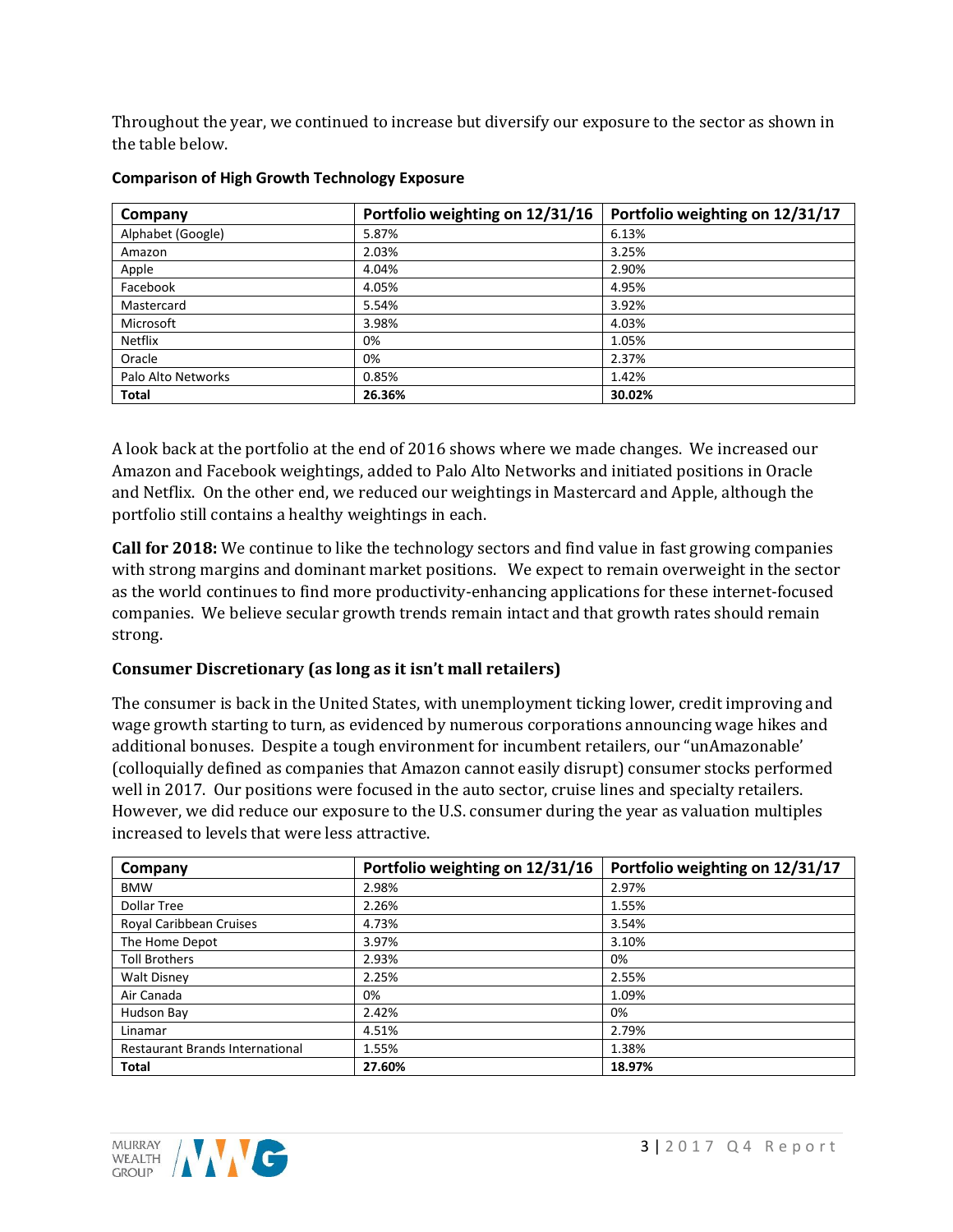**Call for 2018.** We believe the sector will perform well as the U.S. economy continues to grow, but took the weight down to fund the higher technology weighting, which we believe will be more resilient during the ultimate cyclical slowdown.

### **Interest Rates**

Interest Rates are a fundamental driver of all asset classes that affect our portfolio. Day to day, they affect funds flow and sentiment, but beneath the surface, changes in interest rates affect the discount rates used for the valuation of equities and, perhaps more importantly, exchange rates. As shown below in Table 3, US 10-year interest rates remained flat from 2016 to 2017 despite three interest rate hikes from the Federal Reserve. Canadian yields moved up slightly, although they still remain well below those in the U.S. This tightening of the rate differential combined with a less draconian outlook for oil pricing led to an almost 7% increase in the CAD vs US\$. We were surprised by this strength and expect less volatility in 2018.

|                                   | Canada | บร            | <b>Europe</b> |
|-----------------------------------|--------|---------------|---------------|
|                                   |        |               | (Germany)     |
| 10-yr yield - 12/31/16            | 1.71%  | 2.43%         | 0.21%         |
| 10-yr yield - 12/31/17            | 2.02%  | 2.41%         | 0.42%         |
|                                   |        |               |               |
| Overnight Rate $-12/31/16$        | 0.50%  | $0.5 - 0.75%$ | 0.25%         |
| Overnight Rate - 12/31/17         | 1.00%  | 1.25-1.50%    | 0.25%         |
|                                   |        |               |               |
| Exchange Rate vs $CAD - 12/31/16$ |        | 1.343         | 1.416         |
| Exchange Rate vs CAD - 12/31/17   |        | 1.256         | 1.506         |

**Call for 2018.** We continue to prefer U.S. equities over Canadian, in part due to our preference to hold US dollar denominated investments in the growth fund. We believe that the Canadian economy will underperform as home price appreciation decelerates and the Canadian oil patch sees lower levels of investment than previous cycles. We will continue to hold a larger weighting in Canadian financial stocks due to their history of strong returns and lower volatility in spite of the short-term attractiveness of some U.S. financials.

## **Themes from 2017 – Income Growth Fund**

## **Small Capitalization REITS attractive for growth and income potential**

We generally increased our exposure to REITs during the year, adding to some existing positions and initiating a new position in European Commercial REIT. We view the small cap REIT complex as attractive for growth and income potential. We hold multiple positions across the sector, providing the diversification REITS often lack. There is also a significant yield premium, with our basket of REITs yielding 7.68% vs 5.29% for the S&P TSX REIT Index (as of Jan 23/18). Our REIT portfolio provides exposure to the commercial/industrial markets in Canada, U.S. hotels and European commercial property.